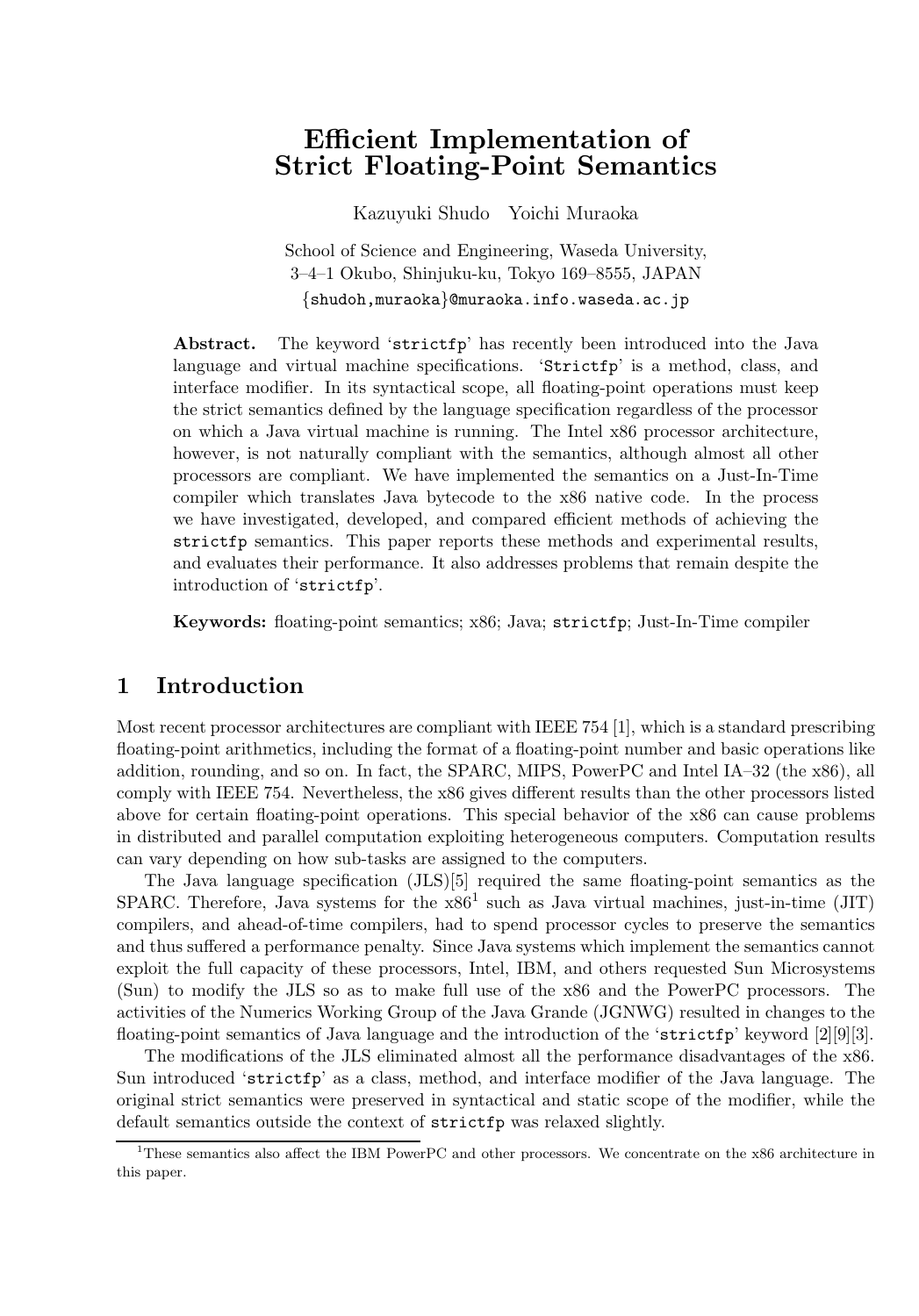

Figure 1: x86's floating-point value format

An efficient way of implementing the strict semantics has already been proposed by Roger A. Golliver [2] and the JGNWG has recommended it to Java system developers. Golliver's technique can be implemented in several different ways. We implemented them in a JIT compiler [7] to test their effectiveness and examine their performance. This study represents the first attempt to implement strict floating-point semantics on JIT compilers. To study not only performance drawbacks with JIT compilers but also the penalties imposed by the technique itself, we also developed benchmark programs in C, and modified the assembly code of the programs to satisfy the semantics. This paper describes the peculiar behavior of the x86 and Golliver's technique. We then addresses the implementation of 'strictfp' to find a way to make JIT compilers compliant with 'strictfp'. We consider rounding precision and choices of scaling methods. The results of performance comparisons between the scaling methods are also shown.

#### **2 Problem with the x86**

This section explains the problem which the x86 floating-point unit imposes on developers of Java runtime systems. The x86 has a particular *extended precision* as a floating-point value format, in addition to single and double precision defined in IEEE 754 (Fig. 1). According to IEEE 754, normalized numbers are expressed in the following format:

$$
(-1)^{s}2^{E}(1.b_1b_2\cdots b_{p-1})
$$

Here each symbol represents:

- $s$  : a sign bit  $(0 \text{ or } 1)$ <br> $b_i$  : a bit in significance
- $b_i$  : a bit in significand (0 or 1)<br>  $p$  : precision of significand [bit
- $p :$  precision of significand [bit]<br> $E :$  exponent
- exponent

The number of bits taken by the exponent and significand parts is shown in Table 1.

In the x86 processor, floating-point values are always held in the 80-bit extended precision. Additionally, the x86 does not have machine instructions corresponding to each precision, although almost all other processors have. For example, SPARC has fmuls and fmuld instructions, and MIPS has mul.s and mul.d instructions. Instead of instructions such as these, the x86 provides rounding precision bits in its status register. We can set the bits as one of the three precisions shown in Fig. 1, causing the results of floating-point operations to be rounded to that precision.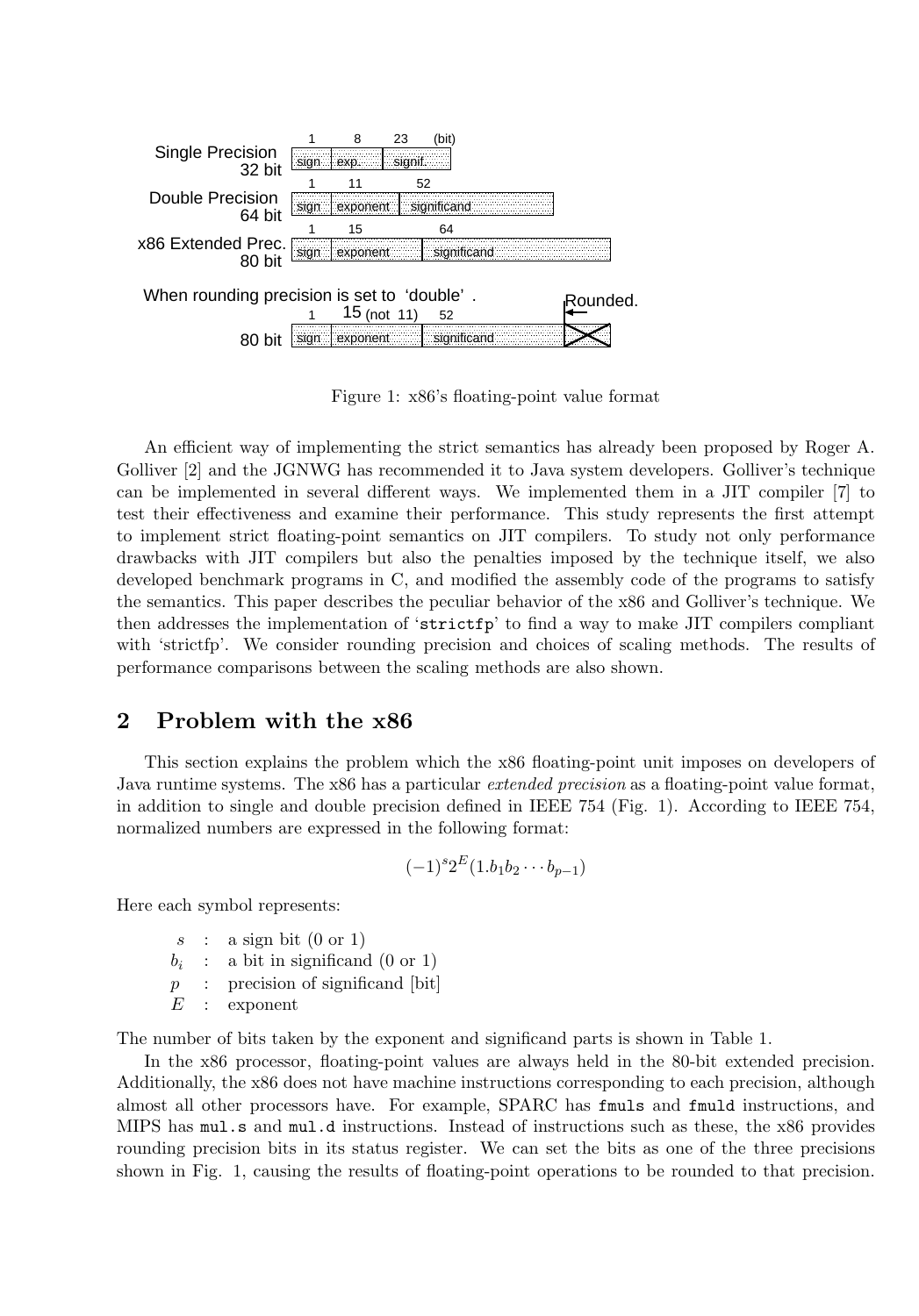| single   |         | double extended |
|----------|---------|-----------------|
| 32       | 64      | 80              |
| 24       | 53      | 64              |
| $\aleph$ | 11      | 15              |
| $+127$   | $+1023$ | $+16383$        |
| $-126$   | $-1022$ | $-16382$        |
|          |         |                 |

Table 1: The properties of each precision of x86

Note, however, that only the significand part is rounded. The exponent part is not rounded and always has a 15-bit width as shown in Fig. 1. In other processors, the exponent is rounded to 8 bits by single-precision operations, and to 11 bits by double-precision operations. Consequently, the overflow and underflow that occur in other processors may not occur in the x86. For instance, the following operations in double precision result in  $+\infty$  in the SPARC, but  $2^{1023}$  in the x86:

$$
register = +1023
$$
\n
$$
register += +1023
$$
\n
$$
register -= +1023
$$

The proper overflow threshold must be fulfilled to satisfy the same strict semantics as SPARC. Additionally, we must also implement the proper gradual underflow behavior, which is prescribed in IEEE 754 [2].

The problem described here is common to all x86-compliant processors — even x86-compatible processors designed by companies other than Intel, such as AMD's K6 and Athlon.

## **3 Golliver's Technique**

A technique developed by Roger A. Golliver achieves the same strict floating-point semantics for the x86 as with the SPARC and the other processors [2]. It is the best technique currently known and JGNWG strongly encourages developers of the Java runtime system based on the x86 to adopt it. The technique consists of two sub-techniques, which are *store-reload* and *scaling*.

#### **3.1 store-reload**

The exponent part (by default, 15 bits) has to be rounded to the proper width (11 bits for double precision and 8 bits for single precision) for the strict semantics. We can achieve this rounding by storing the result to memory in the appropriate precision and reloading it to a floating-point register from memory. The exponent part of the results is also rounded when the result is stored to memory. This technique is called *store-reload*. All the four rules of arithmetic require it.

#### **3.2 scaling**

It is possible, however, for the double-rounding problem to occur when the store-reload technique is applied alone. Thus, the store-reload technique alone cannot satisfy the semantics. In certain cases, an operation result is rounded twice and deviates from the desirable value rounded only once. An operation result can be a denormalized (subnormal) number in double or single precision but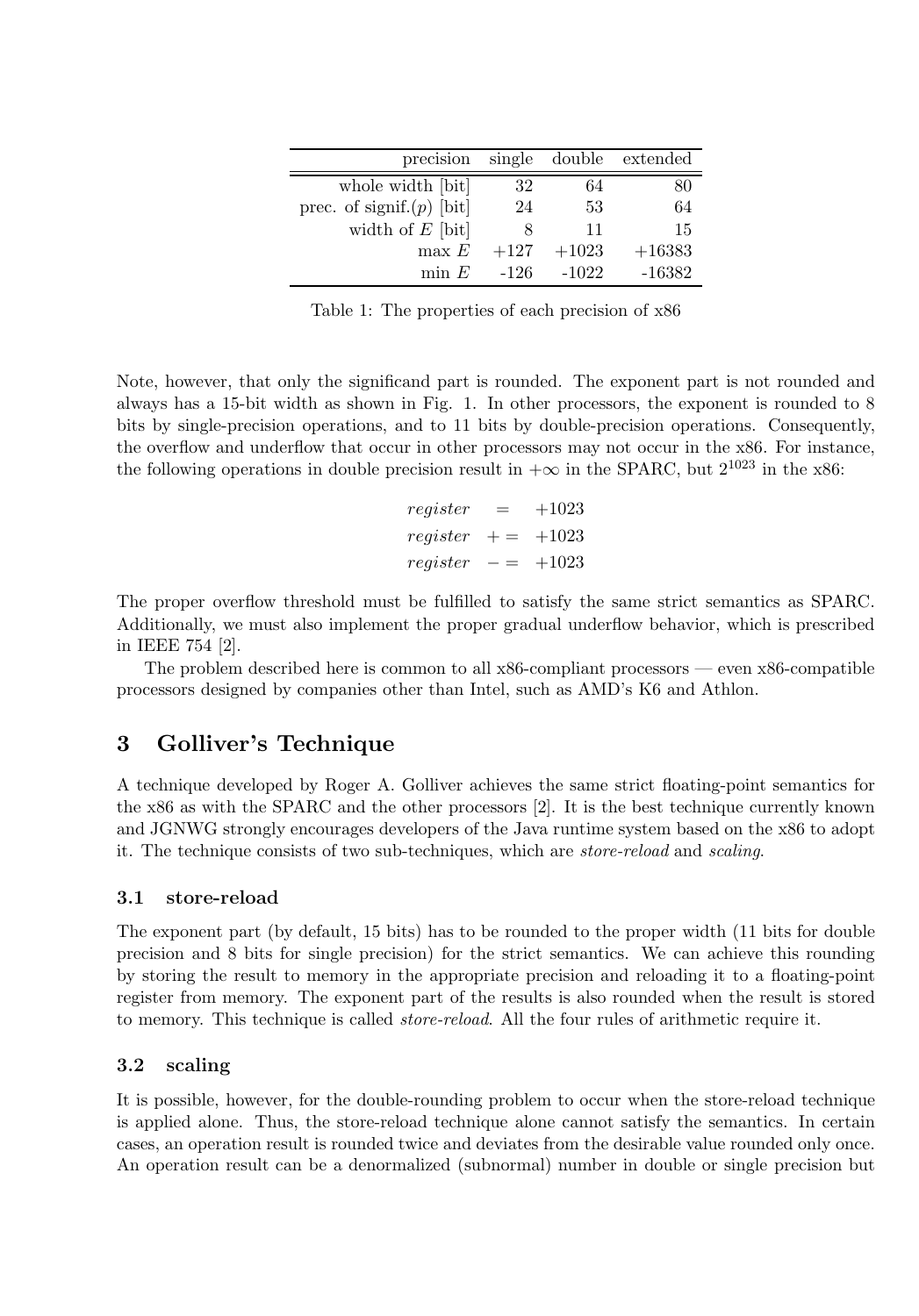that number is represented as a normalized number in the x86 extended precision with the x86's wider exponent range. In this case, the exponent of the operation result is first rounded to 15 bits and then rounded to 11 or 8 bits again, when store-reload is applied. This double-rounding can occur in multiplication and division, so these two types of operations have to be looked at more closely.

$$
\begin{array}{c}\n+ \xrightarrow{53 \text{ (or 24) bits}} \\
+ \xrightarrow{53 \text{ (or 24) bits}} \\
0.00 \dots 00 \text{ 1} x x \dots x x 100 \dots 00 1 \\
\text{or } 0 x x (\text{one or more '1'}) x x \dots \times 2^{(-1022 \text{ (or } -126))} \\
\downarrow \text{LSB of the final result}\n\end{array}
$$

(note that  $0 \ldots 0'$  is a sequence of  $0'$  and  $x'$  is a  $0'$  or  $(1')$ .)

Figure 2: A binary number that is rounded twice.

Fig. 2 shows the format of values rounded twice in this manner. The following double-precision operation is an example affected by such double rounding:

 $1.112808544714844E - 308 \times 1.000000000000002$ 

(in IEEE 754 double precision:  $0x00080080000000000 \times 0x3f00000000000001$ )

The least significant bit (LSB) of the rounded result should be incremented by carrying up to preserve the strict semantics. But the LSB is not incremented if it is rounded once with the 15-bit exponent and rounded again with the 11- or 8-bit exponent.

*Scaling* is a technique that prohibits this sort of double rounding. It causes rounding with the desirable threshold corresponding to a precision of the operation and preserves the gradual underflow behavior. Multiply one of the operands by a *scale*, which is a constant number, ahead of a floating-point operation (scale down or up). Next, multiply the reciprocal of the constant number by the result (scale up or down). Assume that to scale down the multiplicand or the dividend in advance, the scale should be  $2^{-16382-(-1022)}$  in the case of double precision and  $2^{-16382-(-126)}$  for single precision.

## **4 Implementation of Strict Semantics**

We implemented Golliver's technique on shuJIT [7], which is a JIT compiler for the x86. JIT compilers that are compliant with the strict semantics have to generate native code that deals with the following:

- Rounding precision.
- Overflow and underflow (including gradual underflow), achieved with *store-reload* and *scaling*.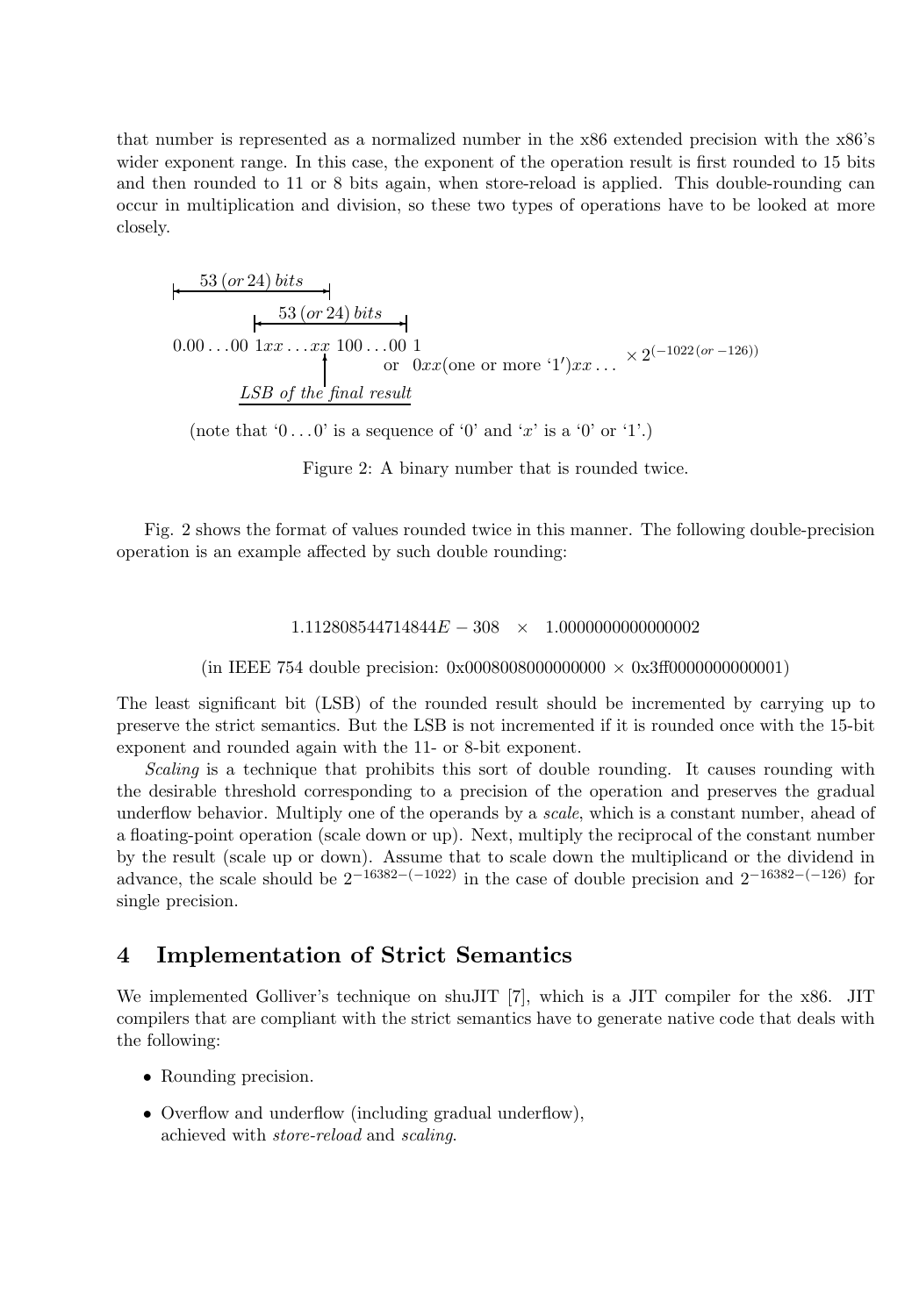

Figure 3: Five stack states introduced by shuJIT

This section explains how to make the JIT compiler compliant with the strictfp and discusses the efficient management of rounding precision and overflow and underflow. Several methods can be used to achieve the right overflow and underflow behavior. The performance of several implementations is evaluated in Section 5 because the choice affects the penalty introduced into floating-point operations.

#### **4.1 Modification of the Just-In-Time compiler**

We chose shuJIT as the Java runtime system to be modified to implement the strict semantics. shuJIT is a Java bytecode just-in-time (JIT) compiler for a combination of the x86, Sun classic VM, and Linux/FreeBSD. It has been publicly available on the world wide web since September 1998. Its compilation method is simple and requires a low overhead. But it's performance is sufficient to make it a practical compiler. The compiler translates Java bytecode into the x86 native code almost one to one, like TYA [4], which is another JIT compiler. But, in contrast with TYA, a pre-assembled native code segment for a bytecode instruction has five variations corresponding to five stack states (Fig.3). Each code segment not only has a state ahead of the execution of the segment but also has a state behind. The compiler connects these code segments along the states.

As described above, the compiler does not perform the usual compilation techniques such as register allocation and instruction scheduling. Accordingly, code generated by shuJIT cannot run as fast as the compilers from IBM or Inprise. Nevertheless, this compiler is practical. But shu-JIT is suitable for experiments involving modifications to the Java runtime system. It is easy to modify the behavior of JIT-compiled native code since we can change the native code directly by hand. Consequently, shuJIT has been used as the base compiler by researchers [10][8] investigating modifications to the Java runtime system.

We introduced additional internal instructions into shuJIT to implement strictfp. The compiler generates a sequence of internal instructions from the Java bytecode instructions, and then translates the internal instructions into x86 native code. The following internal instructions were added:

• *Pre-loading and post-releasing of scales:* strictenter, strictexit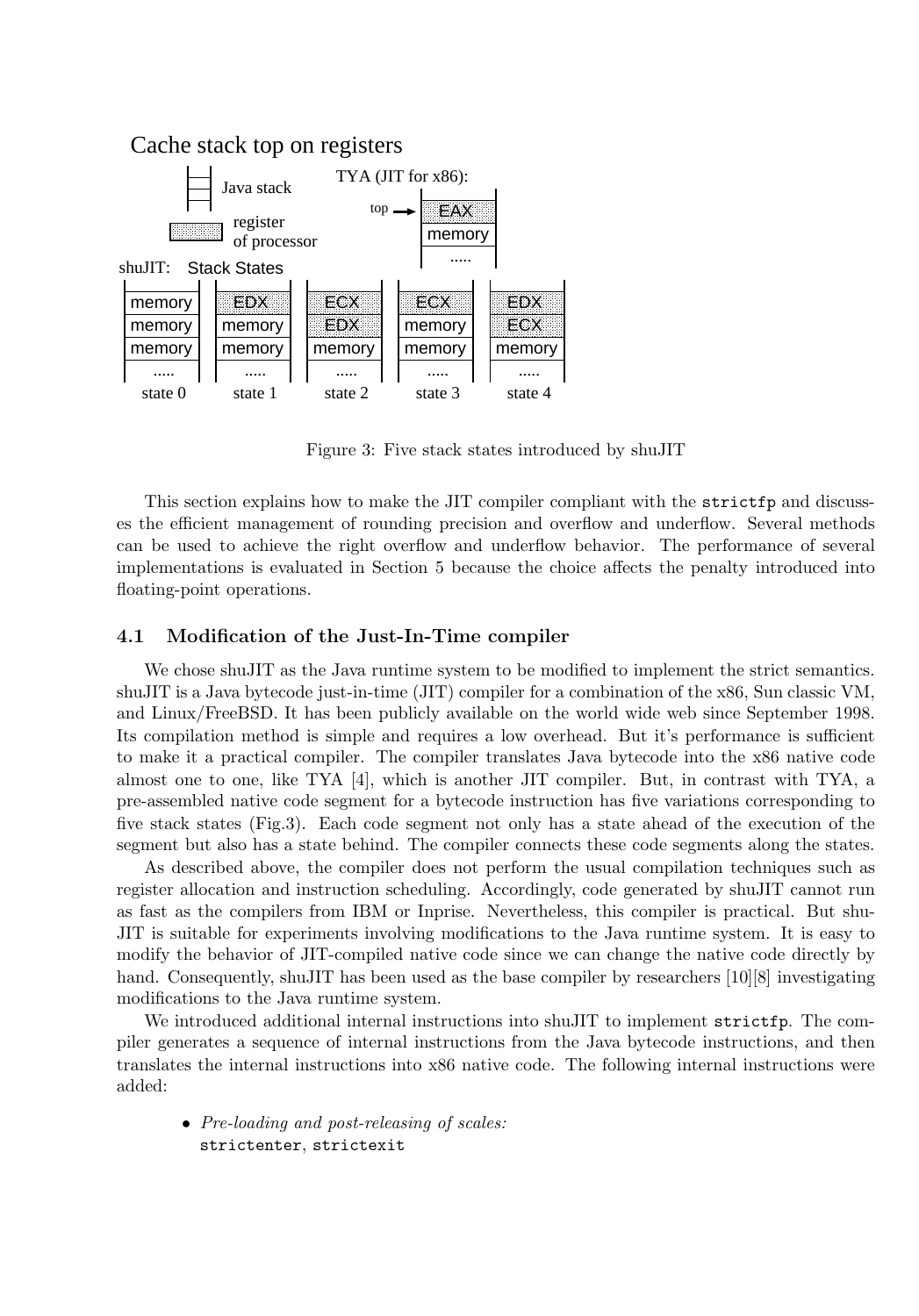#### • *Floating-point operations compliant with the strict semantics:* fmul strict, dmul strict, fdiv strict, ddiv strict

Java runtime systems compliant with its specification have to correctly handle the default semantics when strictfp is not specified, because the JLS also prescribes the default semantics. The proper default semantics requires the attention of Java runtime system developers. The default semantics can be achieved by such as controlling the rounding precision corresponding to each operation, or the store-reload technique. shuJIT satisfies the default semantics by setting the rounding precision as double and using the store-reload technique.

In this study, special internal instructions for the strict semantics are provided for only multiplication and division, not for addition and subtraction. The behavior of shuJIT results in this design. Multiplication and division need both *store-reload* and *scaling*, but addition and subtraction need only *store-reload* (Section 3). A strict version of addition and subtraction is unnecessary because shuJIT does *store-reload* whenever floating-point operations are performed. For other JVM's, it may be necessary to take specific actions to handle addition and subtraction semantics.

We provided two switches in shuJIT in order to control the behavior of the compiler. One, 'frcstrictfp', which forces all floating-point operations to obey the strict semantics. The other, 'ignstrictfp', instructs the compiler to ignore the strictfp modifier. These switches can be specified via the environment variable 'JAVA COMPILER OPT'. They are useful in examining the performance of existing programs in the strict context.

#### **4.2 Rounding Precision**

Generated native code has to deal with the rounding precision bits in the control word of the x86 floating-point unit (FPU). It is clearly sufficient to set it as the precision corresponding to each operation, for example, single precision for a single-precision operation. But frequent re-setting is inefficient because setting the rounding precision involves memory access, which introduces large access latency if a cache miss occurs.

In fact it is safe to keep double precision as long as the *store-reload* technique applies to every single-precision operation. In other words, rounding precision can be double throughout the strict context, and setting a precision corresponding to each operation is not necessary. When a singleprecision operation is performed with rounding precision as double, the significand of the result of the operation is rounded twice:

- 1. Rounded to double (53 bits) precision when it is stored in an FPU register.
- 2. Rounded to single (24 bits) precision when it is stored in memory (*store-reload*).

If the double-rounded result can be different from the number rounded only once to single precision, keeping the rounding precision as double causes a problem, and cannot be done. In reality, there is no problem. The results of single-precision addition and subtraction are never affected by the former rounding because the significand of the result reaches only 25 bits at most. The product reaches 48 bits at most. The quotient can reach 54 bits or more but it cannot take the form which suffers double rounding as shown in Fig. 4.

#### **4.3 Overflow and Underflow**

A combination of *store-reload* and *scaling* techniques satisfies the strict floating-point semantics completely (Section 3). In this study, we do not have to implement the store-reload technique anew because shuJIT always does it. However, scaling must be implemented and we have several choices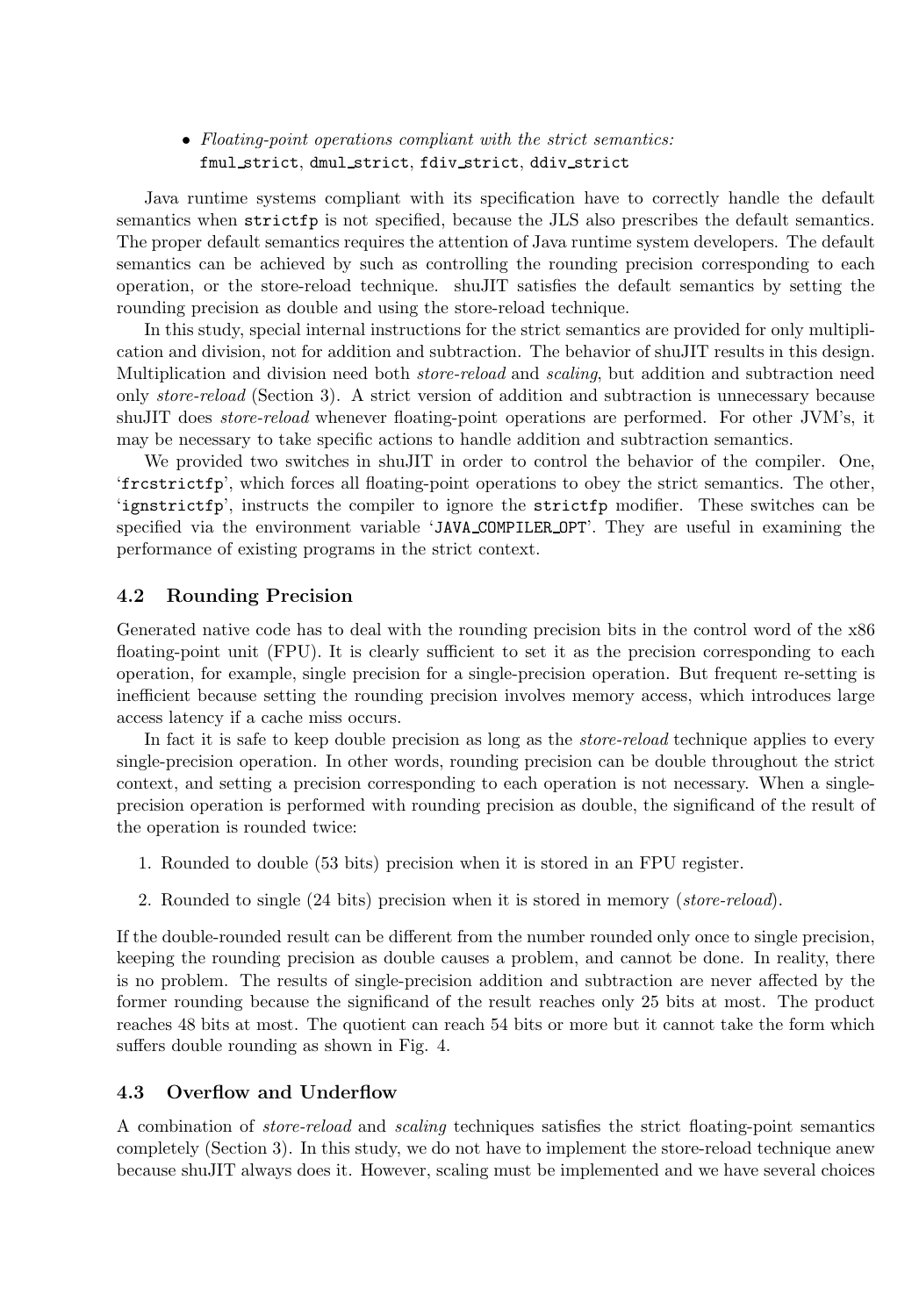In the case of a *normalized* number:

$$
\begin{array}{c}\n 53 bits \\
 \hline\n +24 bits \\
 1.xx ... xx 100 ...00 1 \\
 \text{or } 0xx(\text{one or more '1'}) xx ... \n\end{array}
$$

In the case of a *denormalized* number:

$$
\begin{array}{c}\n 53 bits \\
 \hline\n 24 bits \\
 0.00...01 xx...xx 100...00 1 \\
 \text{or } 0 xx (one or more '1') xx... \n\end{array}
$$



when implementing it: a way of scaling, the timing of loading scales, the selection of pre-loading scales, and the format of scales in memory.

First of all, there are two methods that operate to scale a floating-point number:

- 1. Multiply by the n-th power of 2 (with the fmul instruction).
- 2. Use the fscale instruction of x86.

fscale is a machine instruction for scaling by the  $n$ -th power of 2.

Secondly, we can choose the timing to load scales into FPU registers:

- 1. When scaling is carried out.
- 2. When a strictfp method is called (*pre-loading*).
- 3. When the JIT compiler is initialized.

There is a trade-off between these choices. Trying to save memory accesses with *pre-loading* causes the FPU registers to be occupied for a long time. We implemented and compared the first and second of these three choices.

Next, which scale do we load into the FPU register? Because half the scales are reciprocals of the remaining half, half can be calculated on demand even if they are not loaded from memory. Therefore, we have the following choices:

- All four scales:
	- **–** For double precision: 2−(16383−1023) and 2(16383−1023).
	- **–** For single precision: 2−(16383−127) and 2(16383−127).
- Two scales:

 $2^{-(16383-1023)}$  and  $2^{-(16383-127)}$ . When post-operation scaling, divide the operation result by these scales instead of multiplying the result by the reciprocal provided as a scale in advance. Or calculate the reciprocal and multiply it.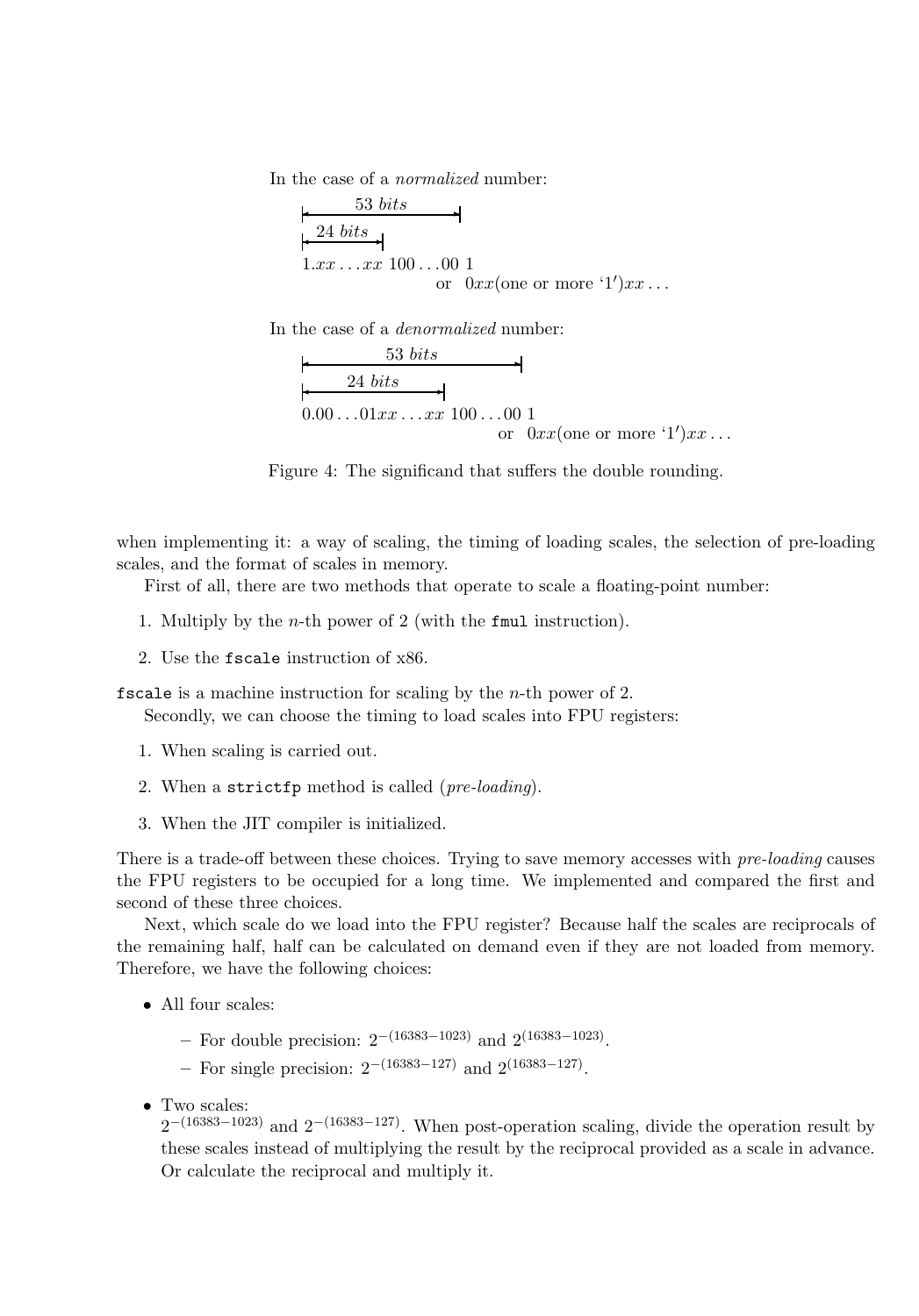• Only the necessary scales:

Load only scales for single or double. Because all four scales for both single and double precisions are not always necessary, we can omit unnecessary scales.

We chose simple implementations as follows: When scaling is performed with ...

- *Multiplication*: pre-load all four scales.
- fscale *instruction*: pre-load two scales (−(16383 − 1023) and −(16383 − 127)).

This decision is based on the cost of calculating the reciprocal number. Scaling with multiplication requires the real reciprocal, while scaling with the fscale instruction takes the exponent of the reciprocal. Therefore, in the case of fscale, calculating the reciprocal is only turning over the sign of the exponent. It is achieved with the fchs machine instruction and the cost of the instruction is relatively low compared with the cost of calculating the real reciprocal. Consequently, we decided to pre-load all four scales for scaling with multiplication and two scales for the fscale method.

We can also choose the format of scales in memory. When a scale is loaded into an FPU register, it is translated from the format in memory to extended precision format in a register. The performance of single- and double-precision floating-point formats and a 32-bit integer format was compared, noting that the integer format is allowed only with the fscale scaling. The format would affect traffic across the memory hierarchy from the memory to the registers and the translation costs from the format to the extended precision format. However, no difference was observed between double and single floating-point formats. The integer format needed additional 130 or 140 milli-seconds for  $10<sup>7</sup>$  times translations on a 333-MHz Pentium II processor. Hence, we adopted single-precision format which occupies less memory than double.

## **5 Experimental Performance Results**

| Scaling method                 | Pre-load               | shuJIT        |                         | $C \&$ assembly code |          | <b>BulletTrain</b> |         |
|--------------------------------|------------------------|---------------|-------------------------|----------------------|----------|--------------------|---------|
|                                |                        | time<br>msec) | rate                    | time (msec)          | rate     | time<br>msec)      | rate    |
| raw (not strict)               |                        | N/A           | $\mathrm{N}/\mathrm{A}$ | 3463                 | $1.00^*$ | 3290               | $1.00*$ |
| only store-reload (not strict) |                        | 3683          | $1.00*$                 | 3530                 | 1.02     | N/<br>A            | N/A     |
| fscale insn.                   | yes                    | 5631          | 1.53                    | 5521                 | 1.59     | N/<br>А            | N/A     |
| fscale insn.                   | $\mathbf{n}\mathbf{o}$ | 5733          | 1.56                    | 5656                 | 1.63     | 6980               | 2.12    |
| multiplication                 | yes                    | 9843          | 2.67                    | 9663                 | 2.79     | N/<br>A            | N/A     |
| multiplication                 | no                     | 10698         | 2.90                    | 10344                | 2.99     | N/                 |         |

: The standard of rates.

| Table 2: Performance of multiplication |  |  |
|----------------------------------------|--|--|
|----------------------------------------|--|--|

Test programs were developed to compare the efficiency of the different methods in order to implement the strict floating-point semantics. We implemented not only test programs in Java language, but also C programs that does the same test. Then we modified the assembly code derived from the C program in order to implement the strict semantics in the several ways stated in Section 4. In addition to our implementations, BulletTrain $[6]$  1.4.0 was evaluated. It is an ahead-of-time compiler of Java bytecode which supports the strictfp.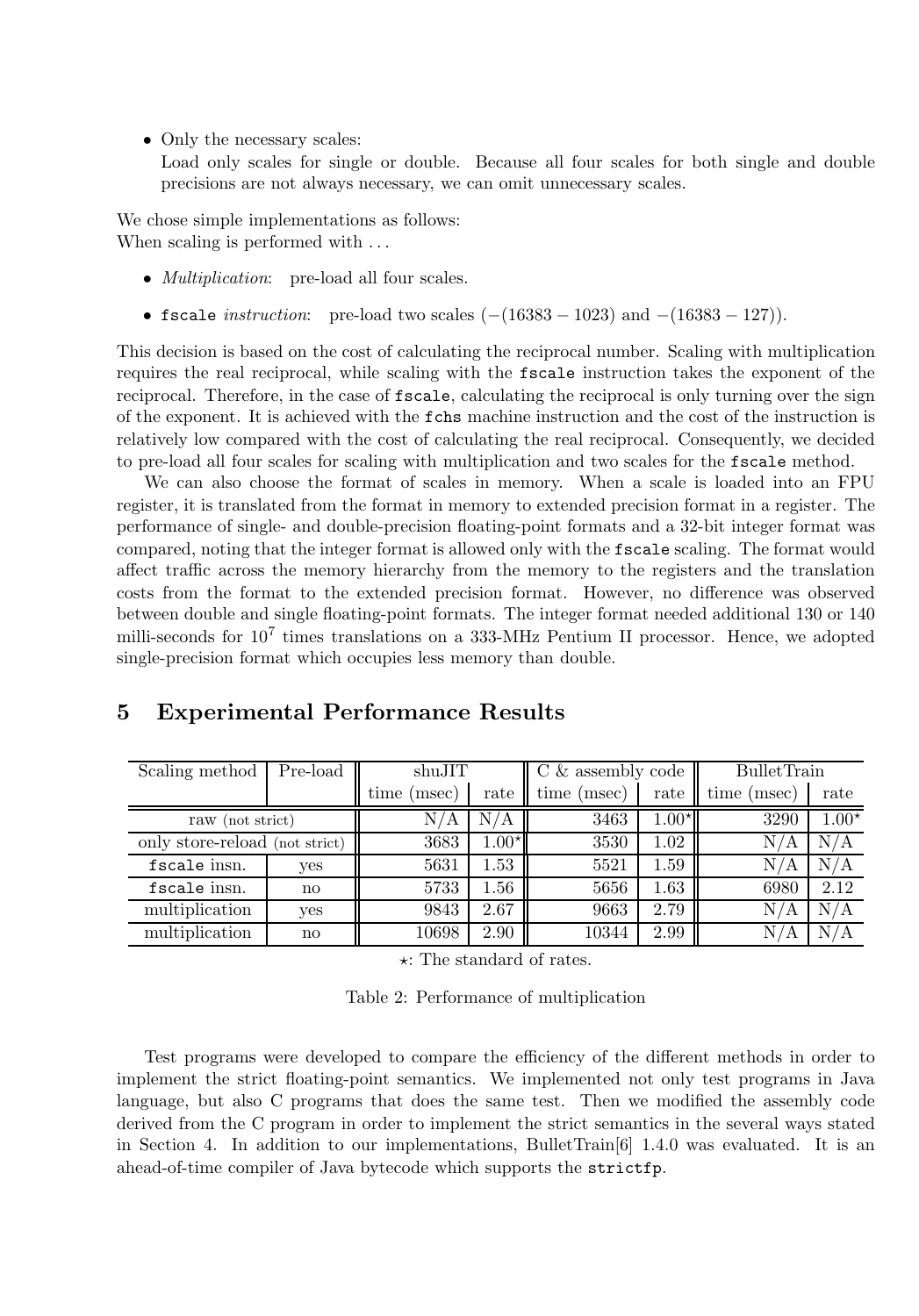| Scaling method                 | Pre-load               | shuJIT         |         | $C \&$ assembly code |         | <b>BulletTrain</b> |                         |
|--------------------------------|------------------------|----------------|---------|----------------------|---------|--------------------|-------------------------|
|                                |                        | time<br>(msec) | rate    | time (msec)          | rate    | time (<br>(msec)   | rate                    |
| raw (not strict)               |                        | ΄Α             | N/A     | 8489                 | $1.00*$ | $330^{\dagger}$    | $1.00*$                 |
| only store-reload (not strict) |                        | 8460           | $1.00*$ | 8527                 | 1.00    | N/<br>A            | N/A                     |
| fscale insn.                   | yes                    | 25167          | 2.97    | 24982                | 2.94    | N/<br>A            | $\mathrm{N}/\mathrm{A}$ |
| fscale insn.                   | no                     | 25248          | 2.98    | 25024                | 2.95    | 14440†             | 43.8                    |
| multiplication                 | yes                    | 23705          | 2.80    | 23489                | 2.77    | N/<br>A            | N/A                     |
| multiplication                 | $\mathbf{n}\mathbf{o}$ | 24388          | 2.88    | 23951                | 2.82    | N/<br>А            | N<br>/A                 |

\*: The standard of rates.<br>†: These measured times

†**:** These measured times do not make sense because the calculation results deviate from SPARC's and shuJIT's.

Table 3: Performance of division



Figure 5: Performance of multiplication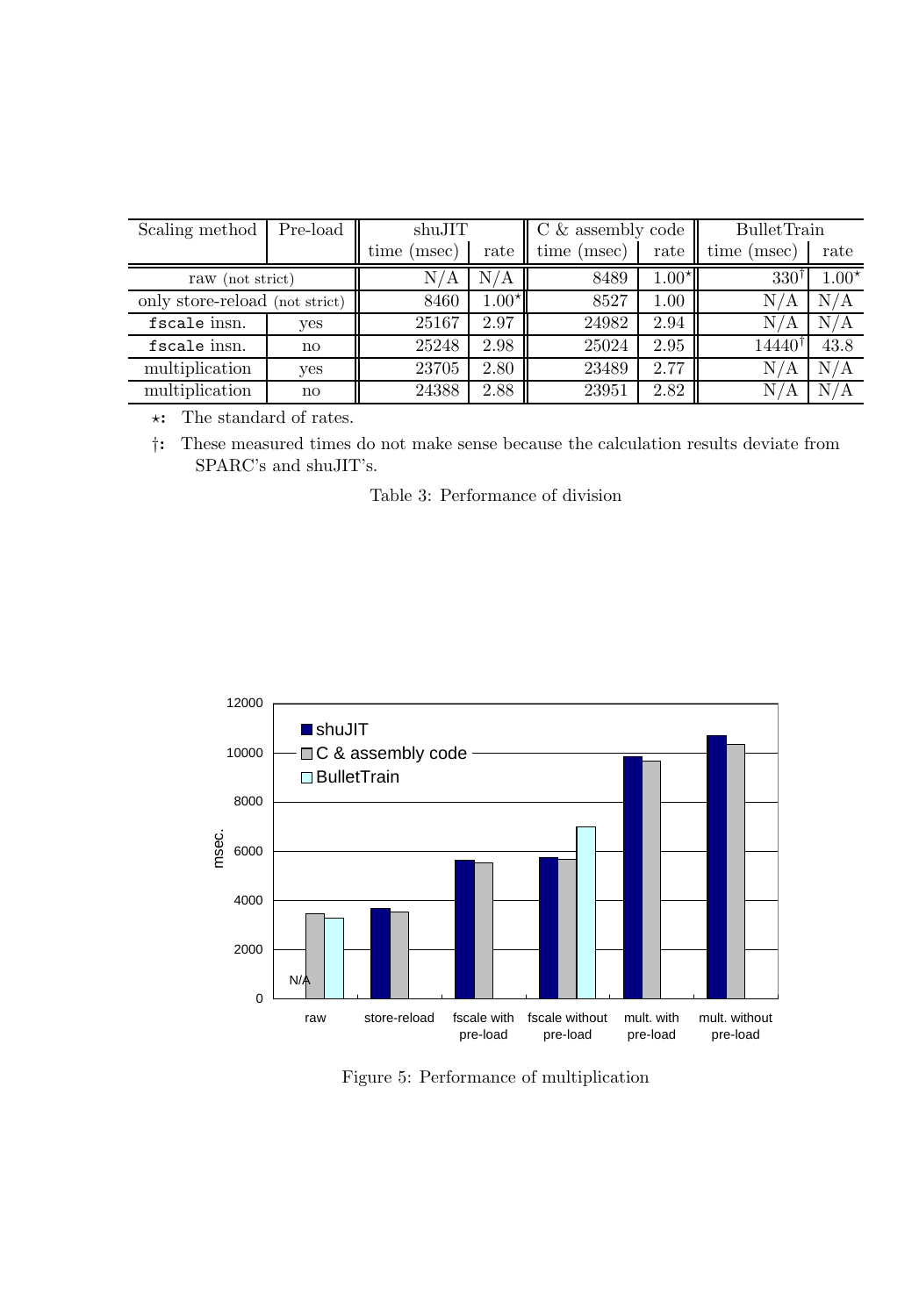

Figure 6: Performance of division

The test programs repeat a loop (which has 10 multiplications or divisions in its body)  $10^6$ times, so the number of operations is  $10^7$ . In the C program, each operation takes one operand from an FPU register and the other from memory: almost all memory accesses will hit data cached in a processor. We used '1.23456789012345' as the operand of all operations. We should take care of the operands of multiplication and division because the latency of these operations depends strongly on its operands. The number we chose involved a relatively large latency.

The amount of time taken by all  $10^7$  operations was measured. All tests were carried out on a Mobile 333-MHz Pentium II, Linux 2.2.15-pre15, and Blackdown Java Development Kit 1.2.2 RC4. Table 2 and Fig. 5 show the results when multiplications were repeated. Table 3 and Fig. 6 present the division results.

The results of shuJIT and the results of native code are almost identical. This indicates that shuJIT introduces almost no overhead in such small benchmark programs. In case of multiplication, scaling with the fscale instruction shows better performance than scaling with multiplication. Scaling with multiplication introduces additional two multiplying operations to one original operation and the number of operations becomes three times as many as in the original raw code. Therefore, an observed performance decline (2.77∼2.88) seems to be appropriate. Regarding division, the two scaling methods in shuJIT incur roughly the same overhead. Scaling with multiplication is slightly better than the fscale method.

Consequently, scaling with the fscale method suits for multiplication and division prefers the multiplication method. The effect of pre-load in performance is small in comparison with the overhead introduced by the scaling itself. Although these results are useful for examining methods of implementing strict semantics, we should keep in mind that they are somewhat limited. We did only a simple permutation of native code in this study. A floating-point operation was expanded into a fixed native code sequence that complies with the semantics. If a generated code sequence is combined with surrounding other code and then some optimizations are applied, different results may be obtained.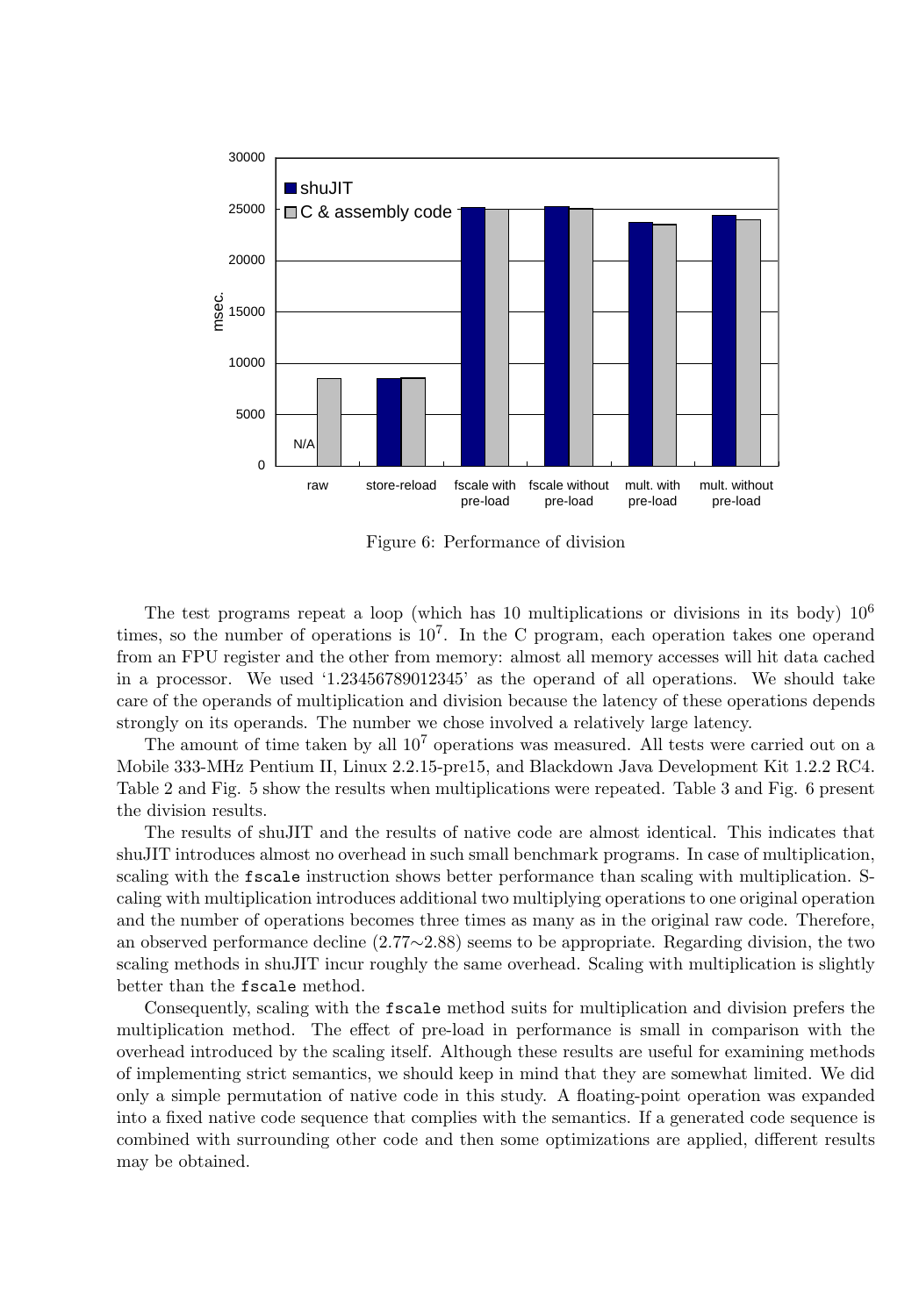## **6 Remaining Problems**

The 'strictfp' keyword and its semantics have been incorporated into the Java language specification (JLS). Nevertheless, in reality a few problems still remain. This section lists these problems and shows what Java runtime system developers should take care of.

## **6.1 Lack of Implementation**

Implementations of the strictfp and its strict floating-point semantics on the x86 are rare. Even Sun has not implemented it in their Java virtual machines, although even though they published the language specification describing the strictfp. There have been only two implementations. One is BulletTrain [6]. This is an ahead-of-time compiler, which translates Java class files that contain bytecode into the x86 native code. The other is shuJIT, on which we implemented strictfp.

## **6.2 Java Compiler Support of** strictfp

Most Java compilers calculate numerical expressions at compile time as much as they can. Because the calculations have to be carried out in an appropriate context — default or strict — Java compilers must be aware of strictfp. The Sun's Java compiler javac takes no account of the context. It always assumes the default context. By running a Java compiler on shuJIT, we can confirm the compliance of the Java compiler with strictfp.

## **6.3 Single-precision Operations in Default Context**

The floating-point semantics in the default context were relaxed by the introduction of the strictfp into the JLS. But as before, there are still some constraints even in the default context. The width of exponent bits was relaxed but the significand has to comply with the precision of each operation, 24 bits for single operation and 53-bit for double. Developers of the Java runtime system should note this specification.

To maintain the appropriate width of significand bits, the default semantics needs accurate control of the rounding precision or the store-reload technique. If the underlying processor supports the Streaming SIMD Extensions (SSE) instructions, which is an instruction set implemented in PentiumIII and newer Celelon, we can utilize certain instructions of SSE for single-precision operations to preserve the appropriate width. This is more efficient way than controlling the rounding precision, and the store-reload technique because the SSE instructions do not have to access memory.

# **7 Conclusion**

In this paper, we have addressed the x86's problematic specification in relation to floating-point operations and Golliver's solution. We have developed several methods of implementing Golliver's solution and discussed their characteristics. These methods were implemented in a JIT compiler called shuJIT and their performance was compared. This is the first attempt to implement strict floating-point semantics in a JIT compiler. These experiments yielded guidelines for implementing the strictfp keyword and its semantics. We also addressed problems remaining despite the fact that the strictfp keyword has been introduced into the Java language specification.

Programming languages other than Java do not have any language factor like the strictfp. It is interesting to incorporate the strict semantics in other languages including C and Fortran in terms of language design and implementation. The incorporation is in demand for clustering of